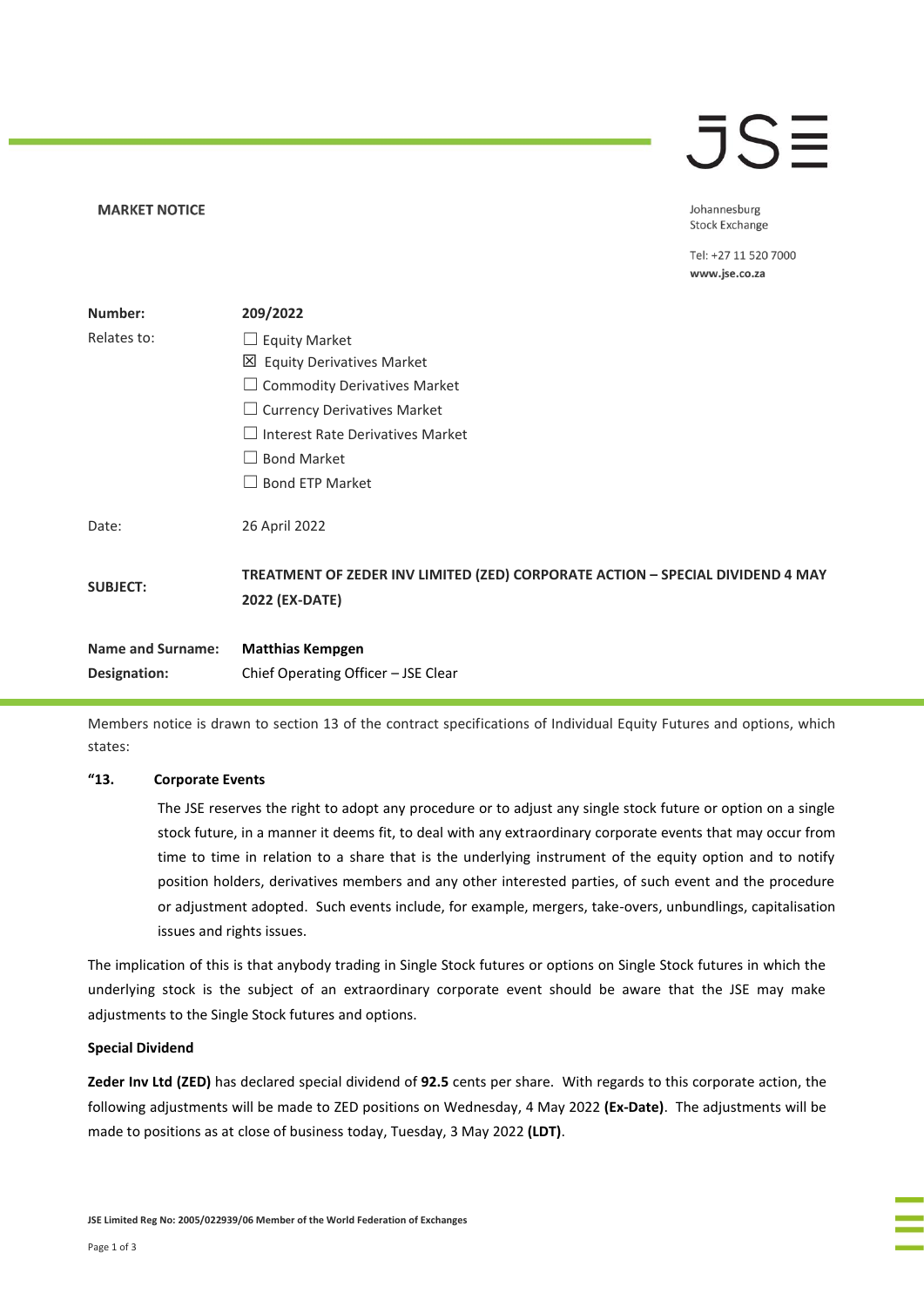# JSE

# **Please note**:

Adjustments will be made to all contracts where ZED is the underlying share. These contracts include:

| <b>Contract Code</b> | <b>JSE Instrument Type</b> |
|----------------------|----------------------------|
| 15JUN22 ZED PHY      | Single Stock               |
| 15JUN22 ZED PHY DN   | Dividend Neutral           |
| 15SEP22 ZED PHY DN   | Dividend Neutral           |
| 15DEC22 ZED PHY DN   | Dividend Neutral           |

# **1. FUTURES CONTRACTS**

The futures position will be increased by the following factor:

# Calculation of futures factor:

# **Spot price / adjusted price**

#### Where:

**Spot price** = the official closing price of the underlying share on **3 May 2022 (LDT)**.

# **Adjusted price** = Spot price – **0.925** (**Special Dividend**)

Example: If the official closing price of the underlying shares on 3 May 2022 **(LDT)** is 3.01, the following would apply:

Spot price  $= 3.01$ Adjusted price 3.01 – 0.925 = **2.085**

Futures factor  $= 3.01 / 2.085$ 

= **1.443645**

**I.e.** Current positions**\***factor (rounded to nearest whole contract) = the number of total contracts. Additional contracts will be created at an initial value of zero.

#### **2. OPTION CONTRACTS**

- a. The options position will be increased by the same factor as the futures above.
- b. The option strikes will be adjusted by the following factor: